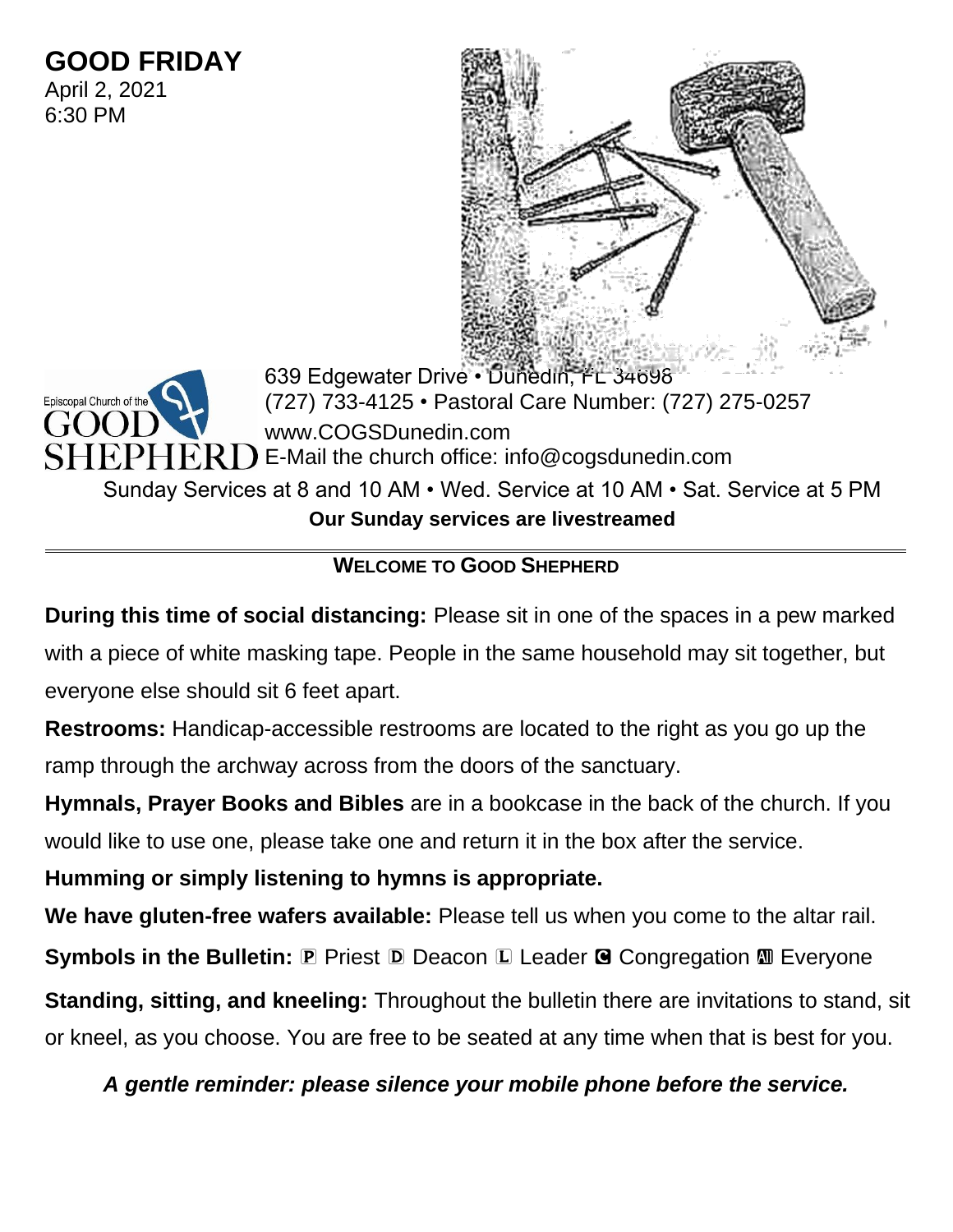### **THE PASSION OF JESUS CHRIST**

**WELCOME AND ANNOUNCEMENTS**

*[Please be seated.]*

#### **ACCLAMATION**

*[Please stand.]*

- P Blessed be our God.
- C **For Ever and ever. Amen.**

### **THE COLLECT OF THE DAY**

 $\overline{p}$  The Lord be with you.

### C **And also with you.**

P Let us pray… … Almighty God, we pray you graciously to behold this your family, for whom our Lord Jesus Christ was willing to be betrayed, and given into the hands of sinners, and to suffer death upon the cross; who now lives and reigns with you and the Holy Spirit, one God, for ever and ever.

### C **Amen.**

# **THE WORD OF GOD**

**The Readings:** Isaiah 52:13-53:12, Psalm 22, Hebrew 10:16-25, John 18:1-19:42 *[Please be seated.]*

### **The First Reading** *[Michelle Schombs]* L *The First Reading is taken from Isaiah, Chapter 52…*

See, my servant shall prosper; he shall be exalted and lifted up, and shall be very high. Just as there were many who were astonished at him --so marred was his appearance, beyond human semblance, and his form beyond that of mortals- - so he shall startle many nations; kings shall shut their mouths because of him; for that which had not been told them they shall see, and that which they had not heard they shall contemplate. Who has believed what we have heard? And to whom has the arm of the LORD been revealed? For he grew up before him like a young plant, and like a root out of dry ground; he had no form or majesty that we should look at him, nothing in his appearance that we should desire him. He was despised and rejected by others; a man of suffering and acquainted with infirmity; and as one from whom others hide their faces he was despised, and we held him of no account. Surely he has borne our infirmities and carried our diseases; yet we accounted him stricken, struck down by God, and afflicted. But he was wounded for our transgressions, crushed for our iniquities; upon him was the punishment that made us whole, and by his bruises we are healed. All we like sheep have gone astray; we have all turned to our own way, and the LORD has laid on him the iniquity of us all.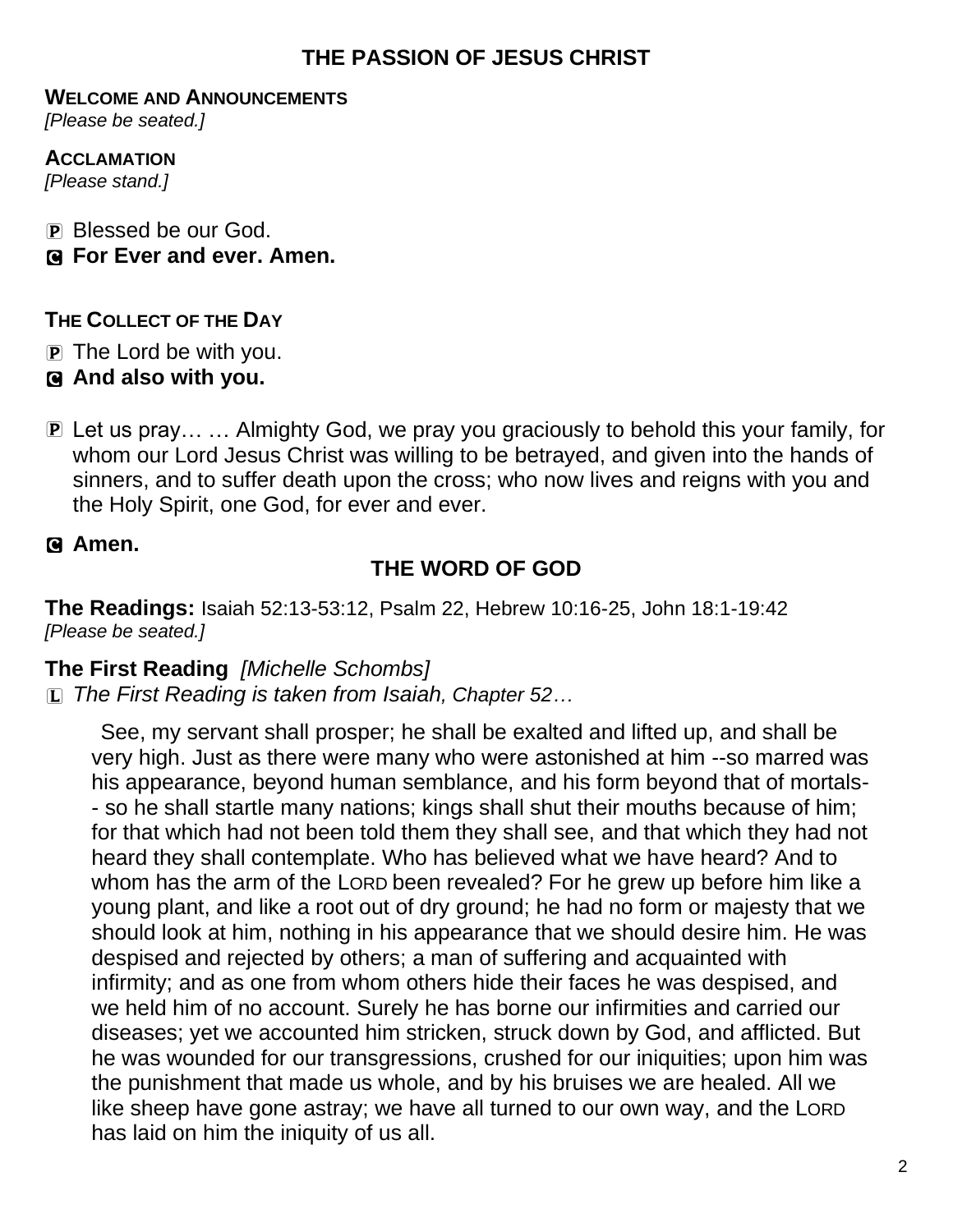He was oppressed, and he was afflicted, yet he did not open his mouth; like a lamb that is led to the slaughter, and like a sheep that before its shearers is silent, so he did not open his mouth. By a perversion of justice he was taken away. Who could have imagined his future?

For he was cut off from the land of the living, stricken for the transgression of my people. They made his grave with the wicked and his tomb with the rich, although he had done no violence, and there was no deceit in his mouth. Yet it was the will of the LORD to crush him with pain. When you make his life an offering for sin, he shall see his offspring, and shall prolong his days; through him the will of the LORD shall prosper. Out of his anguish he shall see light; he shall find satisfaction through his knowledge. The righteous one, my servant, shall make many righteous, and he shall bear their iniquities. Therefore I will allot him a portion with the great, and he shall divide the spoil with the strong; because he poured out himself to death, and was numbered with the transgressors; yet he bore the sin of many, and made intercession for the transgressors.

L The Word of the Lord

# C **Thanks be to God.**

# **The Psalm** *[Maureen Belote]*

*[said responsively]*

- L My God, my God, why have you forsaken me? and are so far from my cry and from the words of my distress?
- C **O my God, I cry in the daytime, but you do not answer; by night as well, but I find no rest.**
- L Yet you are the Holy One, enthroned upon the praises of Israel.
- C **Our forefathers put their trust in you; they trusted, and you delivered them.**
- L They cried out to you and were delivered; they trusted in you and were not put to shame.
- C **But as for me, I am a worm and no man, scorned by all and despised by the people.**
- L All who see me laugh me to scorn; they curl their lips and wag their heads, saying,
- C **"He trusted in the LORD; let him deliver him; let him rescue him, if he delights in him."**
- $E$  Yet you are he who took me out of the womb, and kept me safe upon my mother's breast.
- C **I have been entrusted to you ever since I was born; you were my God when I was still in my mother's womb.**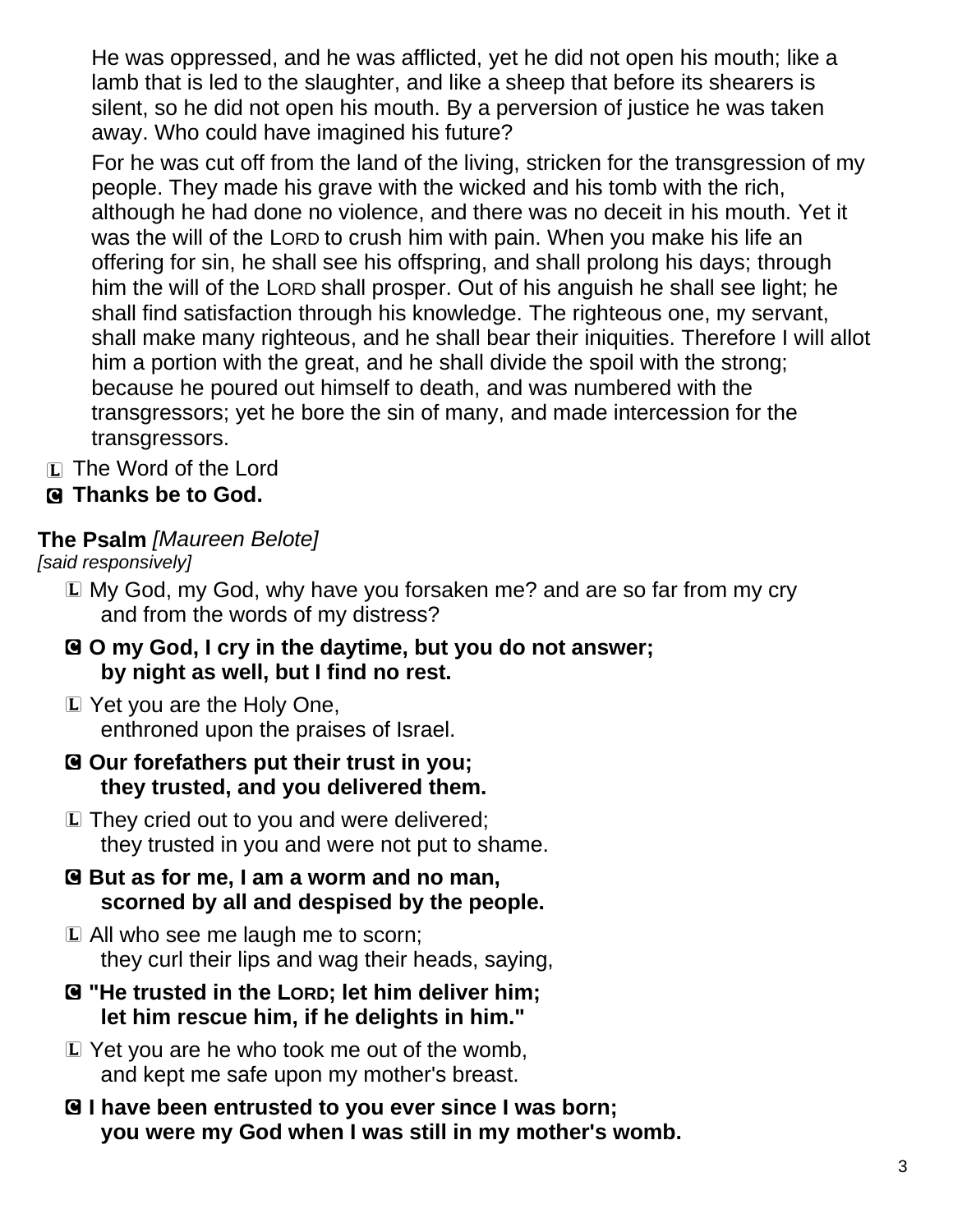L Be not far from me, for trouble is near, and there is none to help.

### C **Many young bulls encircle me; strong bulls of Bashan surround me.**

- $L$  They open wide their jaws at me, like a ravening and a roaring lion.
- C **I am poured out like water; all my bones are out of joint; my heart within my breast is melting wax.**
- L My mouth is dried out like a pot-sherd; my tongue sticks to the roof of my mouth; and you have laid me in the dust of the grave.
- C **Packs of dogs close me in, and gangs of evildoers circle around me; they pierce my hands and my feet; I can count all my bones.**
- $L$  They stare and gloat over me; they divide my garments among them; they cast lots for my clothing.
- C **Be not far away, O LORD; you are my strength; hasten to help me.**
- L Save me from the sword, my life from the power of the dog.
- C **Save me from the lion's mouth, my wretched body from the horns of wild bulls.**
- L I will declare your Name to my brethren; in the midst of the congregation I will praise you.
- C **Praise the LORD, you that fear him; stand in awe of him, O offspring of Israel; all you of Jacob's line, give glory.**
- L For he does not despise nor abhor the poor in their poverty; neither does he hide his face from them; but when they cry to him he hears them.
- C **My praise is of him in the great assembly; I will perform my vows in the presence of those who worship him.**
- L The poor shall eat and be satisfied, and those who seek the LORD shall praise him: "May your heart live for ever!"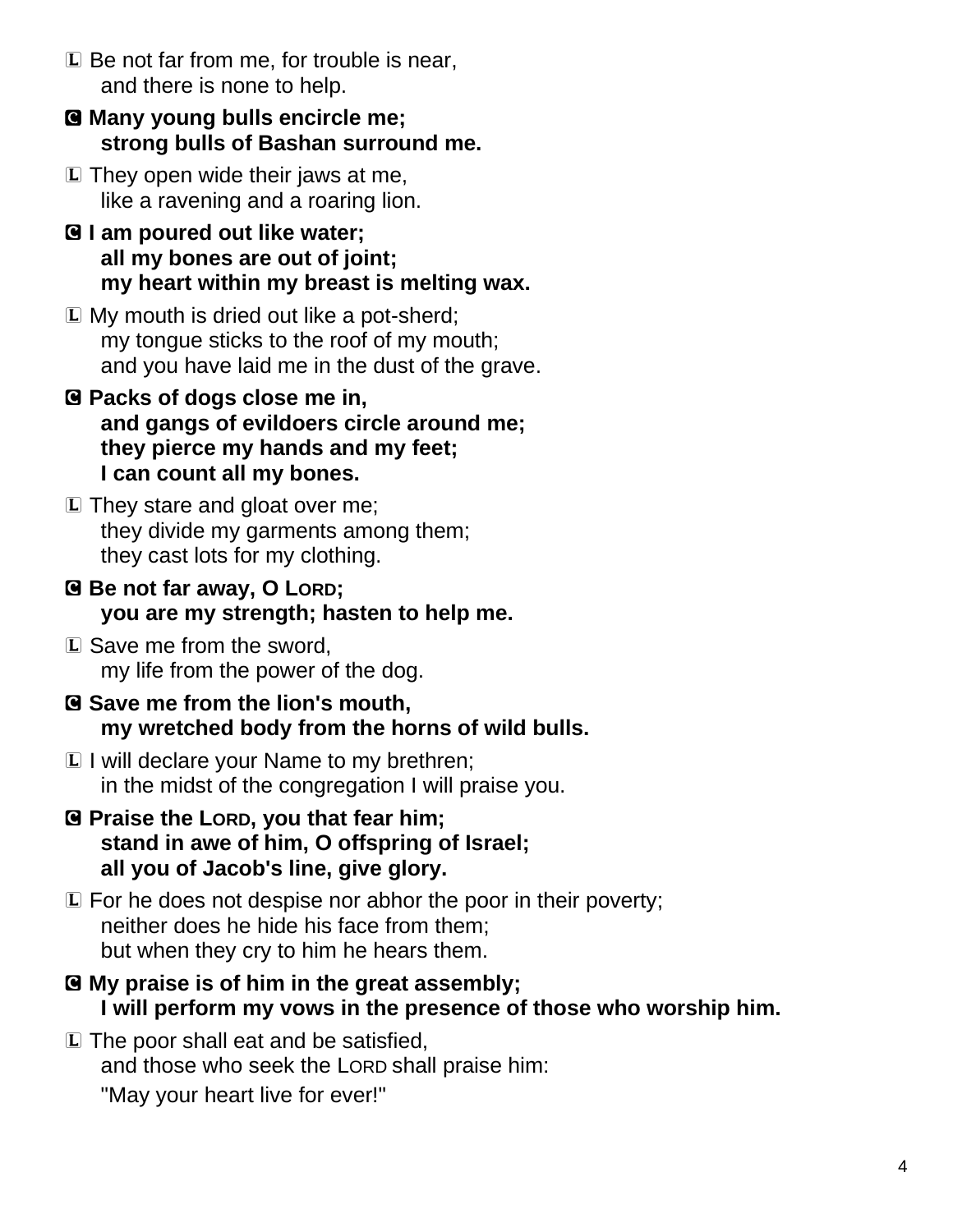- C **All the ends of the earth shall remember and turn to the LORD, and all the families of the nations shall bow before him.**
- L For kingship belongs to the LORD; he rules over the nations.
- C **To him alone all who sleep in the earth bow down in worship; all who go down to the dust fall before him.**
- $L$  My soul shall live for him; my descendants shall serve him; they shall be known as the LORD's for ever.
- C **They shall come and make known to a people yet unborn the saving deeds that he has done.**

# **The Second Reading** *[Judy Warner]*

L *The Second Reading is taken from Hebrews, Chapter 10…*

The Holy Spirit testifies saying, "This is the covenant that I will make with them after those days, says the Lord: I will put my laws in their hearts, and I will write them on their minds," he also adds, "I will remember their sins and their lawless deeds no more." Where there is forgiveness of these, there is no longer any offering for sin. Therefore, my friends, since we have confidence to enter the sanctuary by the blood of Jesus, by the new and living way that he opened for us through the curtain (that is, through his flesh), and since we have a great priest over the house of God, let us approach with a true heart in full assurance of faith, with our hearts sprinkled clean from an evil conscience and our bodies washed with pure water. Let us hold fast to the confession of our hope without wavering, for he who has promised is faithful. And let us consider how to provoke one another to love and good deeds, not neglecting to meet together, as is the habit of some, but encouraging one another, and all the more as you see the Day approaching.

- L The Word of the Lord.
- C **Thanks be to God.**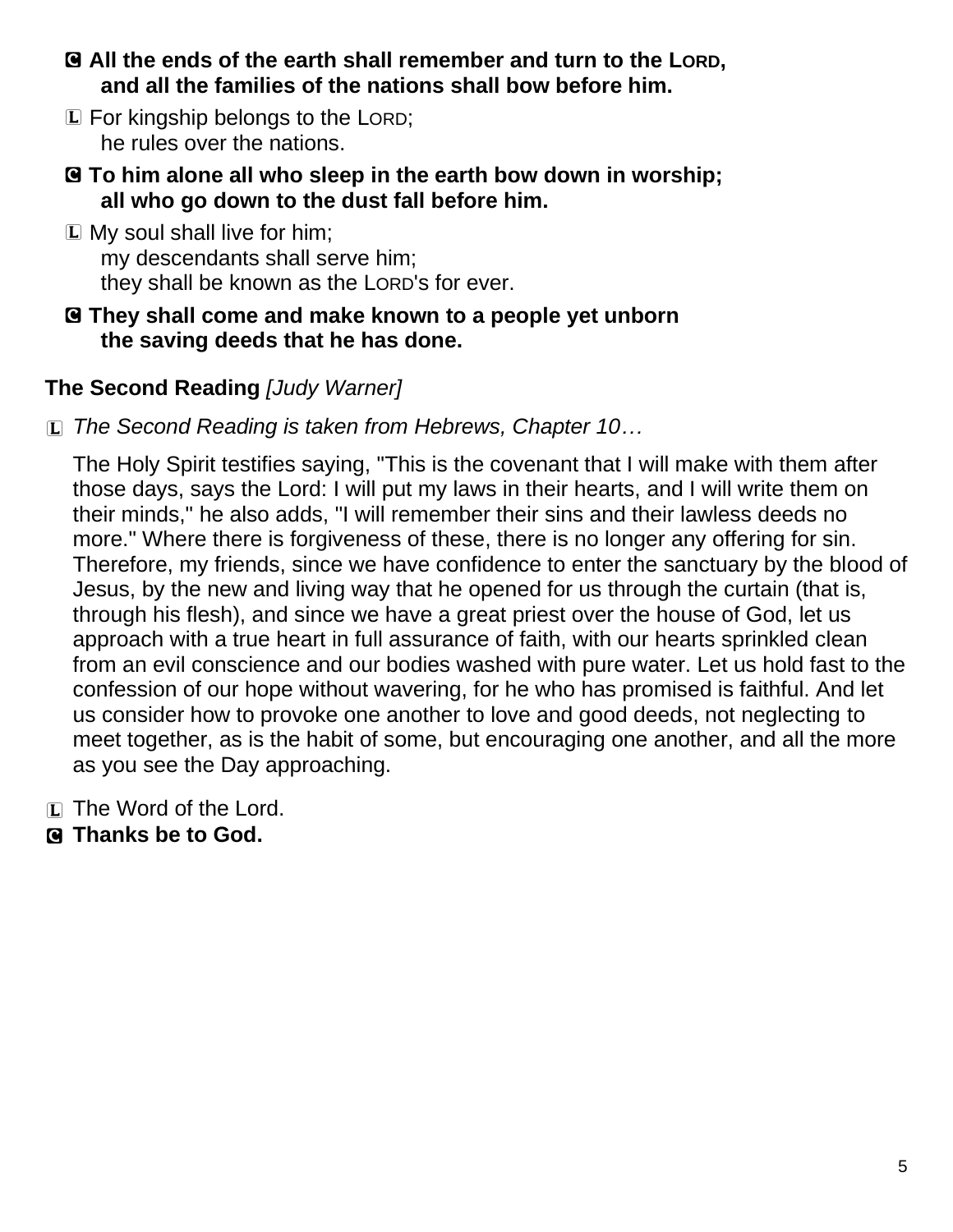### **The Gospel**

*The Congregation may remain seated.* 

- D The Passion of our Lord Jesus Christ according to John.
- C **Glory to you, Lord Christ.**
- **Reader 1** *(Michelle Schombs)* Jesus went out with his disciples across the Kidron valley to a place where there was a garden, which he and his disciples entered. Now Judas, who betrayed him, also knew the place, because Jesus often met there with his disciples. So Judas brought a detachment of soldiers together with police from the chief priests and the Pharisees, and they came there with lanterns and torches and weapons. Then Jesus, knowing all that was to happen to him, came forward and asked them, "Whom are you looking for?" They answered, "Jesus of Nazareth." Jesus replied, "I am he." Judas, who betrayed him, was standing with them. When Jesus said to them, "I am he," they stepped back and fell to the ground. Again he asked them, "Whom are you looking for?" And they said, "Jesus of Nazareth." Jesus answered, "I told you that I am he. So if you are looking for me, let these men go." This was to fulfill the word that he had spoken, "I did not lose a single one of those whom you gave me." Then Simon Peter, who had a sword, drew it, struck the high priest's slave, and cut off his right ear. The slave's name was Malchus. Jesus said to Peter, "Put your sword back into its sheath. Am I not to drink the cup that the Father has given me?"
- **Reader 2** *(Maureen Belote)* So the soldiers, their officer, and the Jewish police arrested Jesus and bound him. First they took him to Annas, who was the fatherin-law of Caiaphas, the high priest that year. Caiaphas was the one who had advised the Jews that it was better to have one person die for the people.
- **Reader 3** *(Judy Warner)* Simon Peter and another disciple followed Jesus. Since that disciple was known to the high priest, he went with Jesus into the courtyard of the high priest, but Peter was standing outside at the gate. So the other disciple, who was known to the high priest, went out, spoke to the woman who guarded the gate, and brought Peter in. The woman said to Peter, "You are not also one of this man's disciples, are you?" He said, "I am not." Now the slaves and the police had made a charcoal fire because it was cold, and they were standing around it and warming themselves. Peter also was standing with them and warming himself.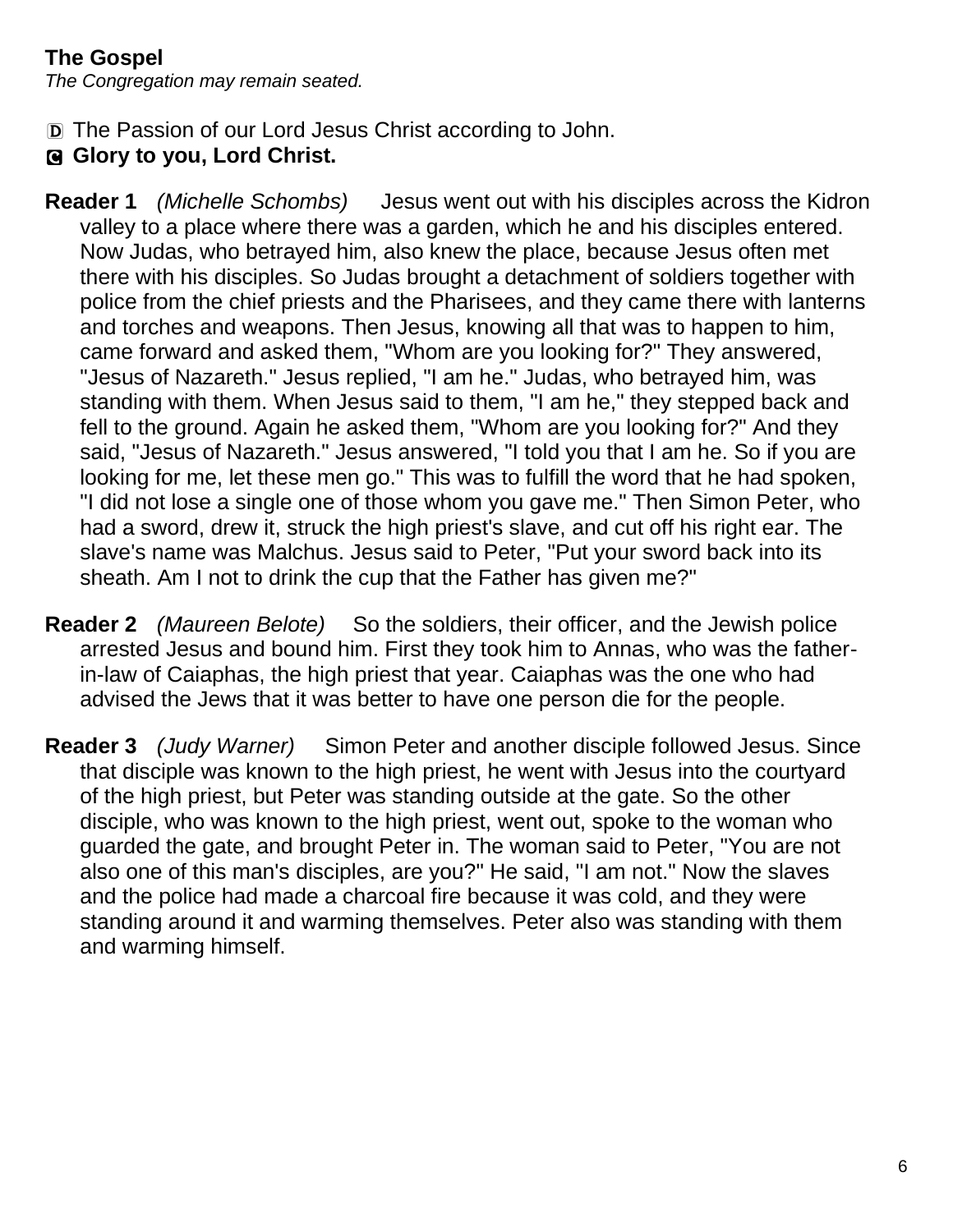- **Reader 4** *(Mary Ratliff)* Then the high priest questioned Jesus about his disciples and about his teaching. Jesus answered, "I have spoken openly to the world; I have always taught in synagogues and in the temple, where all the Jews come together. I have said nothing in secret. Why do you ask me? Ask those who heard what I said to them; they know what I said." When he had said this, one of the police standing nearby struck Jesus on the face, saying, "Is that how you answer the high priest?" Jesus answered, "If I have spoken wrongly, testify to the wrong. But if I have spoken rightly, why do you strike me?" Then Annas sent him bound to Caiaphas the high priest.
- **Reader 1** *(Michelle Schombs)* Now Simon Peter was standing and warming himself. They asked him, "You are not also one of his disciples, are you?" He denied it and said, "I am not." One of the slaves of the high priest, a relative of the man whose ear Peter had cut off, asked, "Did I not see you in the garden with him?" Again Peter denied it, and at that moment the cock crowed.
- **Reader 2** *(Maureen Belote)* Then they took Jesus from Caiaphas to Pilate's headquarters. It was early in the morning. They themselves did not enter the headquarters, so as to avoid ritual defilement and to be able to eat the Passover. So Pilate went out to them and said, "What accusation do you bring against this man?" They answered, "If this man were not a criminal, we would not have handed him over to you." Pilate said to them, "Take him yourselves and judge him according to your law." The Jews replied, "We are not permitted to put anyone to death." (This was to fulfill what Jesus had said when he indicated the kind of death he was to die.)
- **Reader 3** *(Judy Warner)*Then Pilate entered the headquarters again, summoned Jesus, and asked him, "Are you the King of the Jews?" Jesus answered, "Do you ask this on your own, or did others tell you about me?" Pilate replied, "I am not a Jew, am I? Your own nation and the chief priests have handed you over to me. What have you done?" Jesus answered, "My kingdom is not from this world. If my kingdom were from this world, my followers would be fighting to keep me from being handed over to the Jews. But as it is, my kingdom is not from here." Pilate asked him, "So you are a king?" Jesus answered, "You say that I am a king. For this I was born, and for this I came into the world, to testify to the truth. Everyone who belongs to the truth listens to my voice." Pilate asked him, "What is truth?"
- **Reader 4** *(Mary Ratliff)* After he had said this, he went out to the Jews again and told them, "I find no case against him. But you have a custom that I release someone for you at the Passover. Do you want me to release for you the King of the Jews?" They shouted in reply, "Not this man, but Barabbas!" Now Barabbas was a bandit.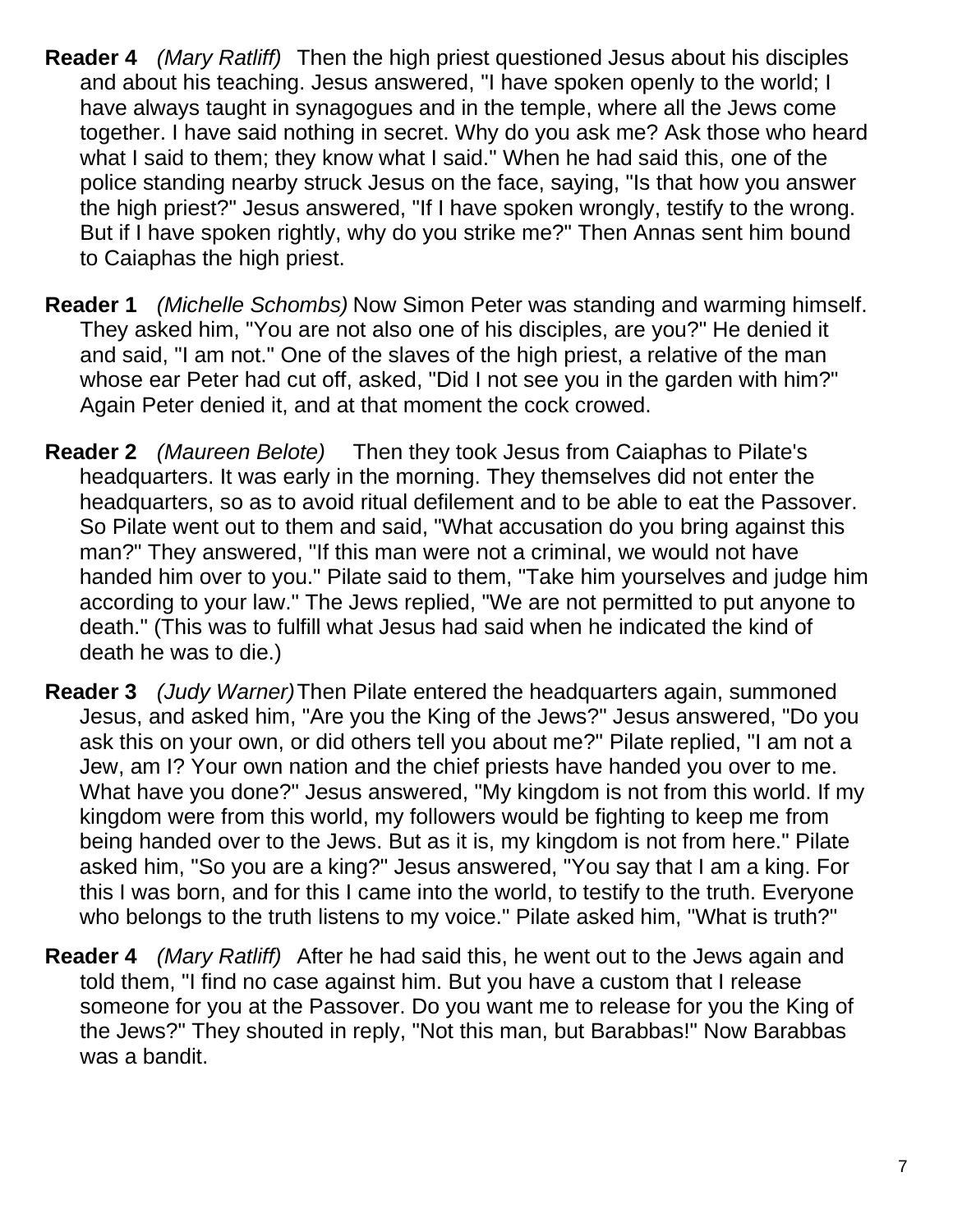- **Reader 1** *(Michelle Schombs)* Then Pilate took Jesus and had him flogged. And the soldiers wove a crown of thorns and put it on his head, and they dressed him in a purple robe. They kept coming up to him, saying, "Hail, King of the Jews!" and striking him on the face. Pilate went out again and said to them, "Look, I am bringing him out to you to let you know that I find no case against him." So Jesus came out, wearing the crown of thorns and the purple robe. Pilate said to them, "Here is the man!" When the chief priests and the police saw him, they shouted, "Crucify him! Crucify him!" Pilate said to them, "Take him yourselves and crucify him; I find no case against him." The Jews answered him, "We have a law, and according to that law he ought to die because he has claimed to be the Son of God."
- **Reader 2** *(Maureen Belote)* Now when Pilate heard this, he was more afraid than ever. He entered his headquarters again and asked Jesus, "Where are you from?" But Jesus gave him no answer. Pilate therefore said to him, "Do you refuse to speak to me? Do you not know that I have power to release you, and power to crucify you?" Jesus answered him, "You would have no power over me unless it had been given you from above; therefore the one who handed me over to you is guilty of a greater sin." From then on Pilate tried to release him, but the Jews cried out, "If you release this man, you are no friend of the emperor. Everyone who claims to be a king sets himself against the emperor."
- **Reader 3** *(Judy Warner)*When Pilate heard these words, he brought Jesus outside and sat on the judge's bench at a place called The Stone Pavement, or in Hebrew Gabbatha. Now it was the day of Preparation for the Passover; and it was about noon. He said to the Jews, "Here is your King!" They cried out, "Away with him! Away with him! Crucify him!" Pilate asked them, "Shall I crucify your King?" The chief priests answered, "We have no king but the emperor." Then he handed him over to them to be crucified.

*The People Stand*

**Reader 4** *(Mary Ratliff)* So they took Jesus; and carrying the cross by himself, he went out to what is called The Place of the Skull, which in Hebrew is called Golgotha. There they crucified him, and with him two others, one on either side, with Jesus between them. Pilate also had an inscription written and put on the cross. It read, "Jesus of Nazareth, the King of the Jews." Many of the Jews read this inscription, because the place where Jesus was crucified was near the city; and it was written in Hebrew, in Latin, and in Greek. Then the chief priests of the Jews said to Pilate, "Do not write, 'The King of the Jews,' but, 'This man said, I am King of the Jews.'" Pilate answered, "What I have written I have written." When the soldiers had crucified Jesus, they took his clothes and divided them into four parts, one for each soldier. They also took his tunic; now the tunic was seamless, woven in one piece from the top. So they said to one another, "Let us not tear it, but cast lots for it to see who will get it." This was to fulfill what the scripture says,

"They divided my clothes among themselves, and for my clothing they cast lots." And that is what the soldiers did.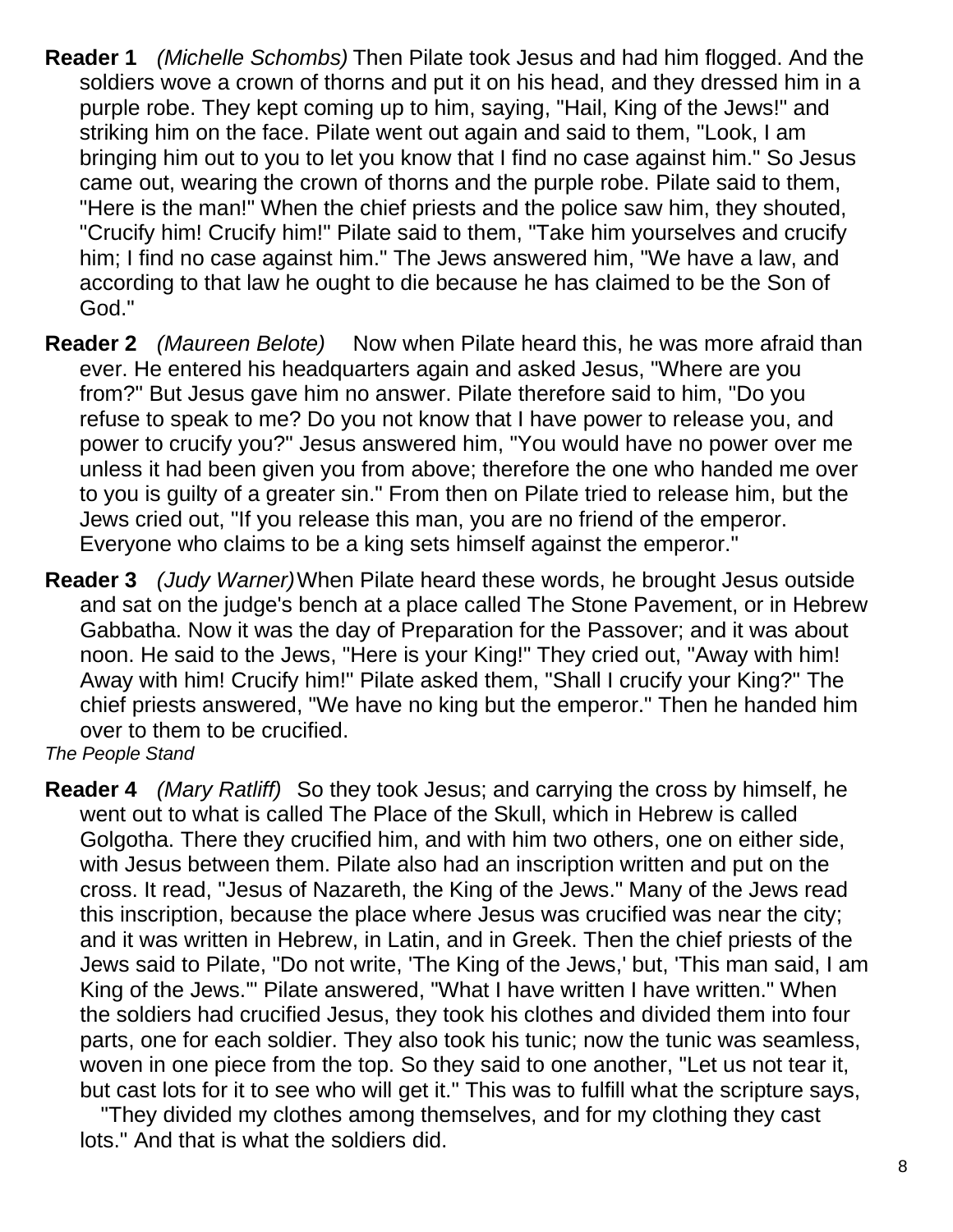- **Reader 1** *(Michelle Schombs)* Meanwhile, standing near the cross of Jesus were his mother, and his mother's sister, Mary the wife of Clopas, and Mary Magdalene. When Jesus saw his mother and the disciple whom he loved standing beside her, he said to his mother, "Woman, here is your son." Then he said to the disciple, "Here is your mother." And from that hour the disciple took her into his own home.
- **Reader 2** *(Maureen Belote)* After this, when Jesus knew that all was now finished, he said (in order to fulfill the scripture), "I am thirsty." A jar full of sour wine was standing there. So they put a sponge full of the wine on a branch of hyssop and held it to his mouth. When Jesus had received the wine, he said, "It is finished." Then he bowed his head and gave up his spirit.
- **Reader 3** *(Judy Warner)*Since it was the day of Preparation, the Jews did not want the bodies left on the cross during the sabbath, especially because that sabbath was a day of great solemnity. So they asked Pilate to have the legs of the crucified men broken and the bodies removed. Then the soldiers came and broke the legs of the first and of the other who had been crucified with him. But when they came to Jesus and saw that he was already dead, they did not break his legs. Instead, one of the soldiers pierced his side with a spear, and at once blood and water came out. (He who saw this has testified so that you also may believe. His testimony is true, and he knows that he tells the truth.) These things occurred so that the scripture might be fulfilled, "None of his bones shall be broken." And again another passage of scripture says, "They will look on the one whom they have pierced."
- **Reader 4** *(Mary Ratliff)* After these things, Joseph of Arimathea, who was a disciple of Jesus, though a secret one because of his fear of the Jews, asked Pilate to let him take away the body of Jesus. Pilate gave him permission; so he came and removed his body. Nicodemus, who had at first come to Jesus by night, also came, bringing a mixture of myrrh and aloes, weighing about a hundred pounds. They took the body of Jesus and wrapped it with the spices in linen cloths, according to the burial custom of the Jews. Now there was a garden in the place where he was crucified, and in the garden there was a new tomb in which no one had ever been laid. And so, because it was the Jewish day of Preparation, and the tomb was nearby, they laid Jesus there.

**SERMON** Michael Durning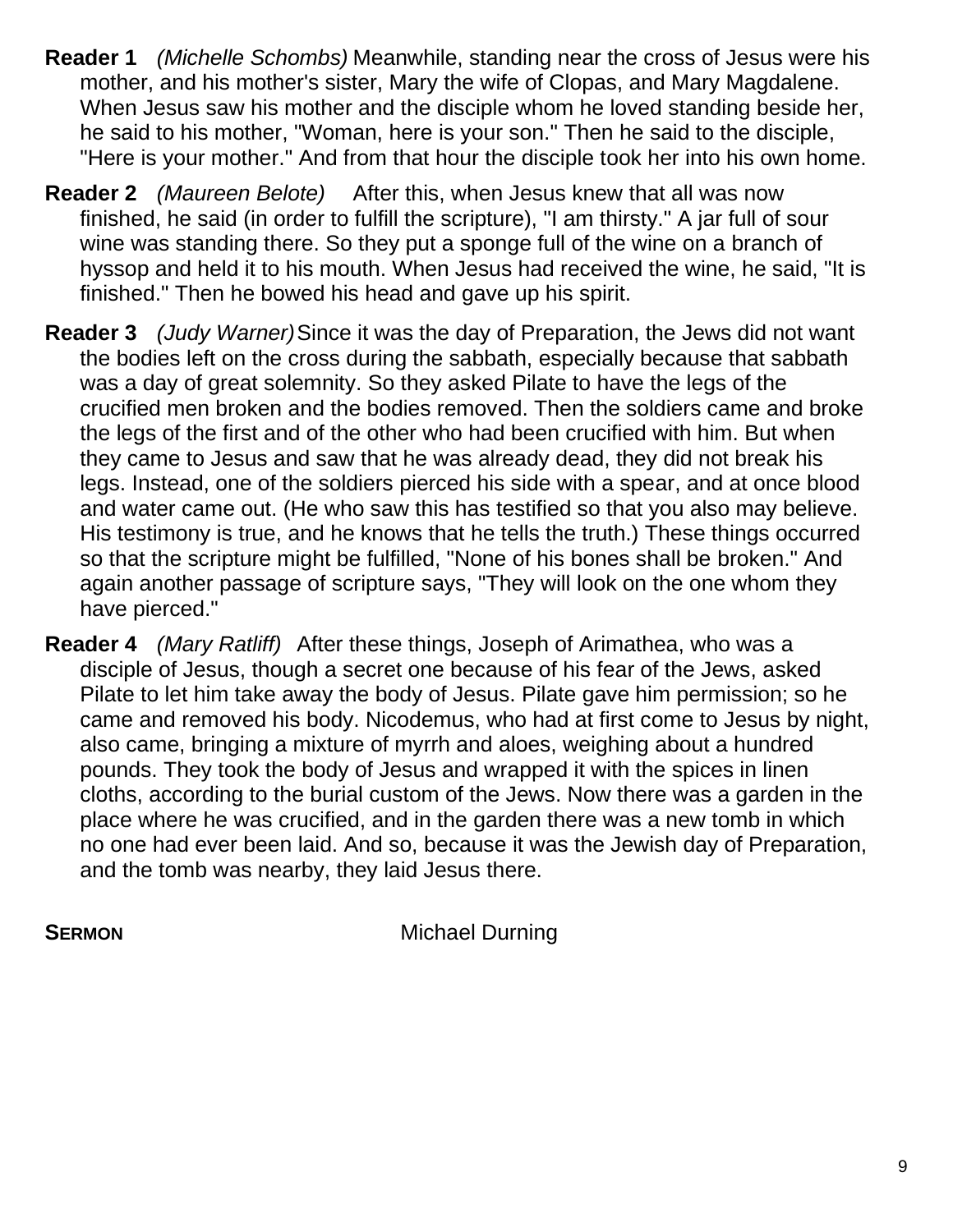# **THE SOLEMN COLLECTS** *[Mary Ratliff]*

*[Please stand, kneel, or sit, as you prefer.]*

- D Dear People of God: Our heavenly Father sent his Son into the world, not to condemn the world, but that the world through him might be saved; that all who believe in him might be delivered from the power of sin and death, and become heirs with him of everlasting life. We pray, therefore, for people everywhere according to their needs.
- D Let us pray for the holy Catholic Church of Christ throughout the world; for its unity in witness and service; for Michael our Presiding Bishop; for Dabney our Bishop; and for all ministers and followers of Jesus, that God will confirm the Church in faith, increase it in love, and preserve it in peace.

#### *Silence*

- P Almighty and everlasting God, by whose Spirit the whole body of your faithful people is governed and sanctified: Receive our supplications and prayers which we offer before you for all members of your holy Church, that in their vocation and ministry they may truly and devoutly serve you; through our Lord and Savior Jesus Christ. **Amen.**
- L Let us pray for all nations and peoples of the earth, and for those in authority, that with God's help they may seek justice and truth, and serve the common good.

#### *Silence*

- P Almighty God, kindle, we pray, in every heart the true love of peace, and guide with your wisdom those who take counsel for the nations of the earth; that in tranquility your dominion may increase, until the earth is filled with the knowledge of your love; through Jesus Christ our Lord. **Amen.**
- L Let us pray for all who suffer and are afflicted in body, mind, or spirit; for the sorrowful and bereaved; for those in loneliness, fear, and anguish; for those experiencing homelessness or hunger; for those in the grip of doubt or despair; for prisoners and captives, and those in mortal danger; that God will comfort and relieve them, and grant them awareness of God's unfailing love, and stir up in us the will and patience to minister this good news.

#### *Silence*

- P Gracious God, the comfort of all who sorrow, the strength of all who suffer: Let the cry of those in misery and need come to you, that they may find your mercy present with them in all their afflictions; and give us, we pray, the strength to serve them for the sake of him who suffered for us, your Son Jesus Christ our Lord. **Amen.**
- L Let us pray for all who have not received the Gospel of Christ, for those who have never heard the word of salvation, for those who have lost their faith, for those hardened by sin or indifference, for those who are enemies of the cross of Christ and persecutors of his disciples, and for those who in the name of Christ have persecuted others, that God will open their hearts to the truth, and lead them to faith and obedience.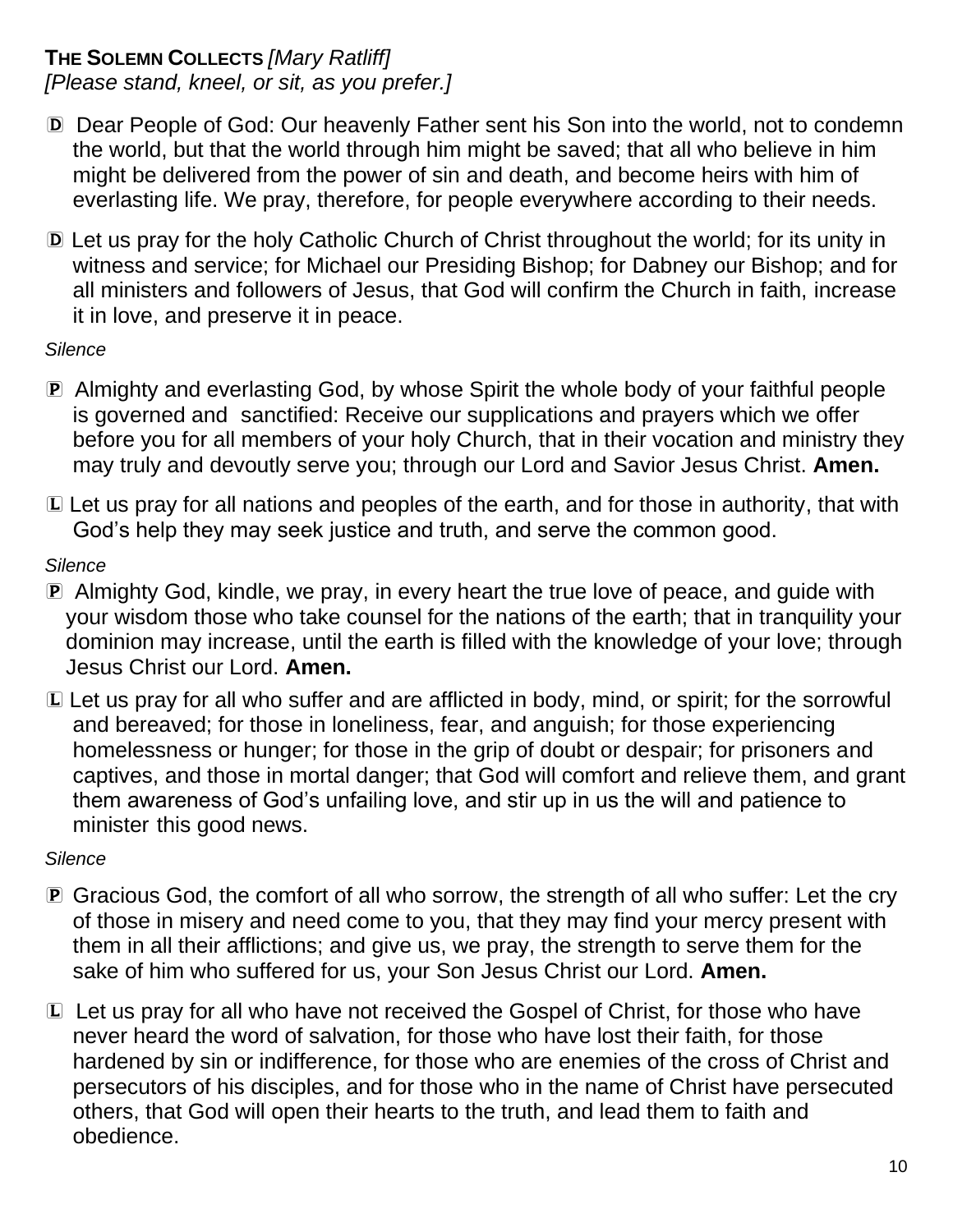#### *Silence*

- P Merciful God, Creator of all the peoples of the earth and lover of souls: Have compassion on all who do not know you as you are revealed in your Son Jesus Christ; let your Gospel be preached with grace and power to those who have not heard it; turn the hearts of those who resist it; and bring home to your fold those who have gone astray; that there may be one flock under one shepherd, Jesus Christ our Lord. **Amen.**
- L Let us commit ourselves to our God, and pray for the grace of a holy life, that, with all who have departed this world and have died in the peace of Christ, and those whose faith is known to God alone, we may be accounted worthy to enter into the fullness of the joy of our Lord, and receive the crown of life in the day of resurrection.

#### *Silence*

P O God of unchangeable power and eternal light: Look favorably on your whole church, that wonderful and sacred mystery; by the effectual working of your providence, carry out in tranquility the plan of salvation; let the whole world see and know that things which were cast down are being raised up, and things which had grown old are being made new, and that all things are being brought to their perfection by him through whom all things were made, your Son Jesus Christ our Lord; who lives and reigns with you, in the unity of the Holy Spirit, one God, for ever and ever. **Amen.**

**THE PROCESSION OF THE CROSS** *Once the Cross is in its place, there is a time for silence and personal devotions.* 

## **THE LORD'S PRAYER**

- P And now as our Savior Christ has taught us, we are bold to say:
- **M** Our Father, who art in heaven, hallowed be thy Name, thy kingdom come, thy **will be done, on earth as it is in heaven. Give us this day our daily bread. And forgive us our trespasses, as we forgive those who trespass against us. And lead us not into temptation, but deliver us from evil. For thine is the kingdom, and the power, and the glory, for ever and ever. Amen.**

**COMMUNION FOR THE RESERVED SACRAMENT IS NOW DISTRIBUTED.**

### **THE FINAL PRAYER**

- P Lord Jesus Christ, Son of the living God, we pray you to set your passion, cross, and death between your judgment and our souls, now and in the hour of our death. Give mercy and grace to the living; pardon and rest to the dead; to your holy Church peace and concord; and to us sinners everlasting life and glory; for with the Father and the Holy Spirit you live and reign, one God, now and for ever.
- C **Amen.**

*All are invited to remain in prayer as long as desired, after which they leave silently.*